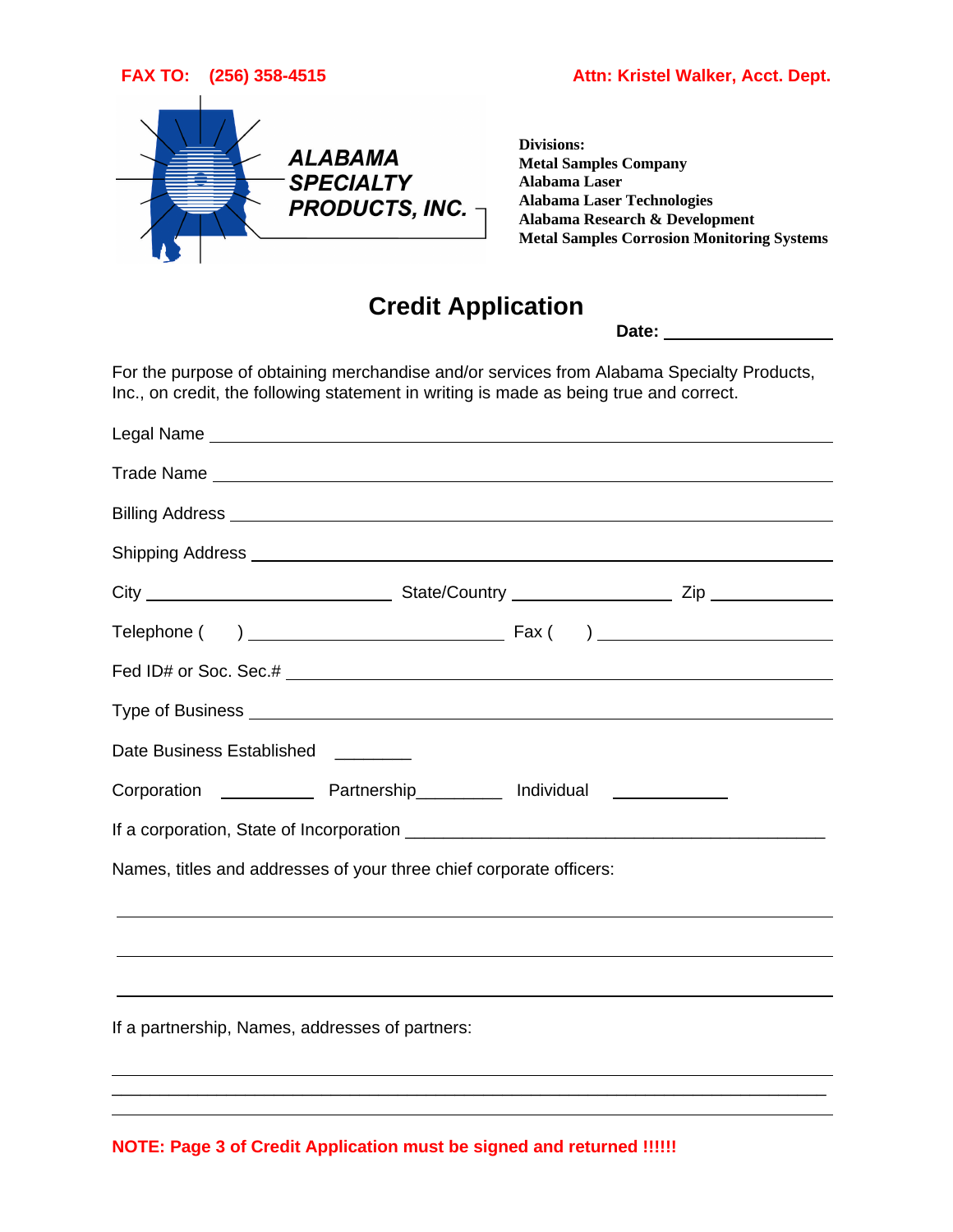If a Individual/Sole Proprietorship, Name, address and Social Security # of Owner;

| Name                                                                                                                                                                          | <b>Mailing Address</b>                                  | City/State Zip                                                                     |  |
|-------------------------------------------------------------------------------------------------------------------------------------------------------------------------------|---------------------------------------------------------|------------------------------------------------------------------------------------|--|
|                                                                                                                                                                               |                                                         |                                                                                    |  |
|                                                                                                                                                                               |                                                         | Are you sales tax exempt? YES ___ (AL & TX must provide Exempt Certificate) NO ___ |  |
|                                                                                                                                                                               | Have you ever had credit with us before? YES ___ NO ___ |                                                                                    |  |
|                                                                                                                                                                               |                                                         |                                                                                    |  |
| Purchase Order Required? YES __ NO __                                                                                                                                         |                                                         |                                                                                    |  |
| <b>BANK REFERENCE</b> * Please provide signature & written consent, on your company letterhead,<br>authorizing the release of information to Alabama Specialty Products, Inc. |                                                         |                                                                                    |  |
|                                                                                                                                                                               |                                                         |                                                                                    |  |
|                                                                                                                                                                               |                                                         |                                                                                    |  |
|                                                                                                                                                                               |                                                         |                                                                                    |  |
|                                                                                                                                                                               |                                                         |                                                                                    |  |
|                                                                                                                                                                               |                                                         |                                                                                    |  |
| <b>PLEASE LIST THREE OTHER REFERENCES:</b><br>** Please fill out completely including Fax Number!                                                                             |                                                         |                                                                                    |  |
|                                                                                                                                                                               |                                                         |                                                                                    |  |
|                                                                                                                                                                               |                                                         |                                                                                    |  |
|                                                                                                                                                                               |                                                         |                                                                                    |  |
|                                                                                                                                                                               |                                                         |                                                                                    |  |
|                                                                                                                                                                               |                                                         |                                                                                    |  |
|                                                                                                                                                                               |                                                         |                                                                                    |  |
|                                                                                                                                                                               |                                                         |                                                                                    |  |
|                                                                                                                                                                               |                                                         |                                                                                    |  |
|                                                                                                                                                                               |                                                         |                                                                                    |  |